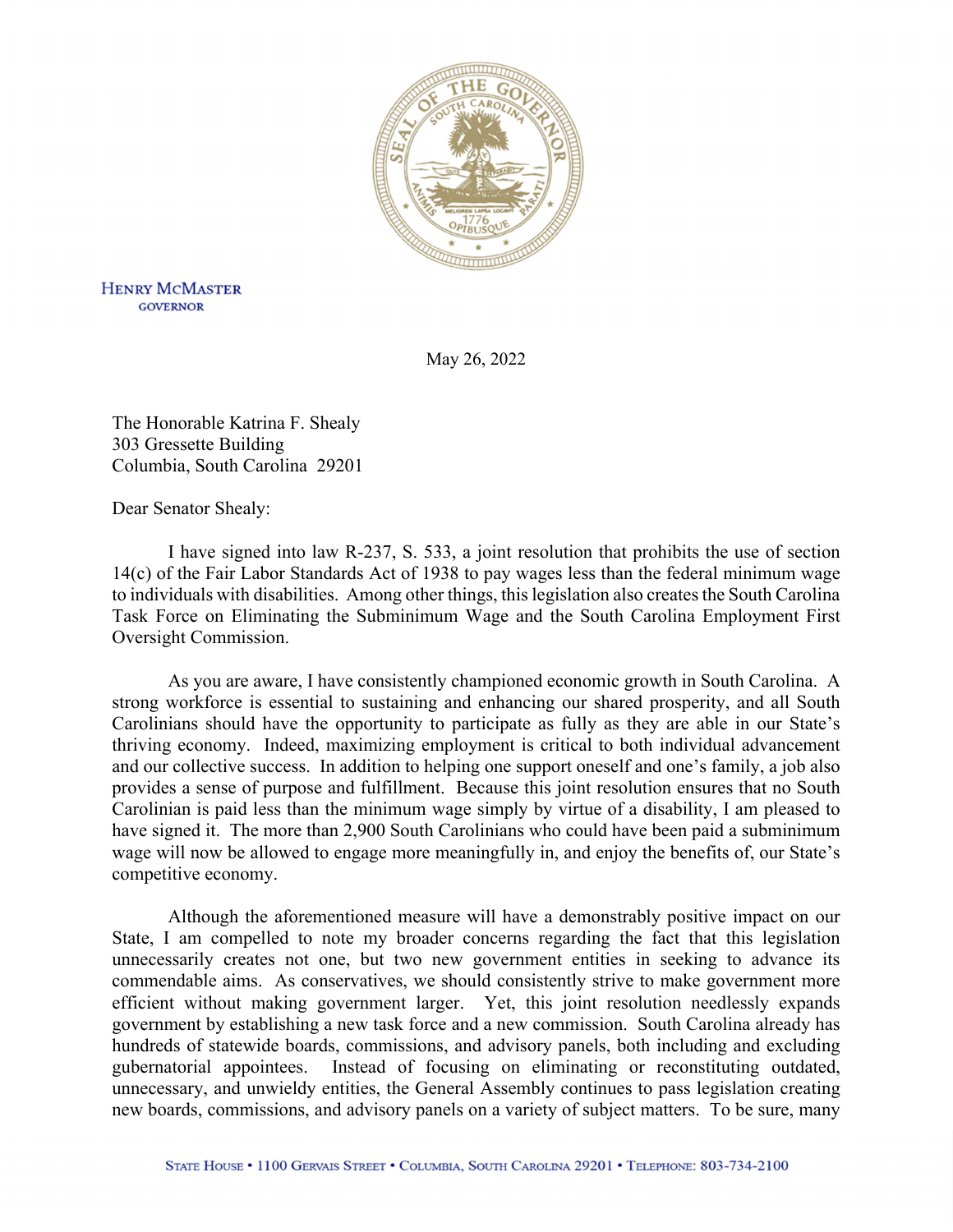The Honorable Katrina F. Shealy Page 2 May 26, 2022

of these bodies were likely established with honorable intentions and often to address unique issues. But good intentions do not always lead to good results, and needlessly expanding government without advancing the underlying goal is not a good result.

In addition to my concerns regarding the growth of government, I must also note that creating additional government bodies also leads to practical problems. As former Indiana Governor Mitch Daniels once observed, "Among the weeds choking out growth and good government are the hundreds of boards, commissions, and advisory committees that have sprouted over the years," which "devour time, money, and energy far beyond any real contribution they make." Absent a demonstrated need, we should not rush to create new government entities if the purposes for doing so could be advanced by existing state agencies and employees and subject to established oversight and accountability measures. Indeed, with so many government entities, finding people with the necessary time and expertise who are available and willing to fill all of the positions on various public bodies already presents a significant and ongoing challenge. As a general rule, requiring that an executive or administrative entity act through a committee or similar structure often limits its effectiveness and responsiveness since the body can only act via majority vote during a meeting at which a quorum is present. As relevant here, such a structure typically limits intergovernmental collaboration by restricting the ability to pursue coordinated action in between meetings, which appears to be a primary goal of this legislation. And aside from the fact that governing by committee is rarely efficient, it often dilutes resources and administrative responsibility and fragments rather than facilitates accountability.

By way of illustration, S. 533 amends existing law by adding the Employment First Initiative Act, which provides, *inter alia*, that "[a]ll state agencies and political subdivisions of this State are encouraged to consider adopting a policy that encourages competitive integrated employment for individuals with disabilities." S. 533, § 4(A). Again, while I strongly support this broader policy, the legislation's aims could be achieved through existing government agencies and directives, without the need for new laws that simply "encourage<sup>[]"</sup> state agencies to "coordinate efforts and collaborate," much less a new commission to establish "goals and objectives to encourage implementation" of the now-statutorily encouraged coordination. *Id.* I have repeatedly and consistently emphasized that we must enhance collaboration, cooperation, and communication within state government, and we have done so. Rather than creating a new commission—which requires identifying and appointing knowledgeable volunteers who are prohibited from receiving mileage or a per diem—the General Assembly could have charged the Department of Administration's Division of State Human Resources with implementing many of S. 533's provisions without duplicating the efforts or areas of responsibility of existing state entities. A commission is not required to coordinate between and among state agencies, particularly on recommended employment policies.

A dozen years ago, former Representative Michael Thompson proposed a joint resolution to create the South Carolina Study Committee Study Committee. That legislation satirically called attention to the General Assembly's routine, and seemingly reflexive, practice of "addressing" issues by establishing study committees. The same could be said of the General Assembly's regular resort to creating new boards, commissions, and advisory panels. Perhaps the time has